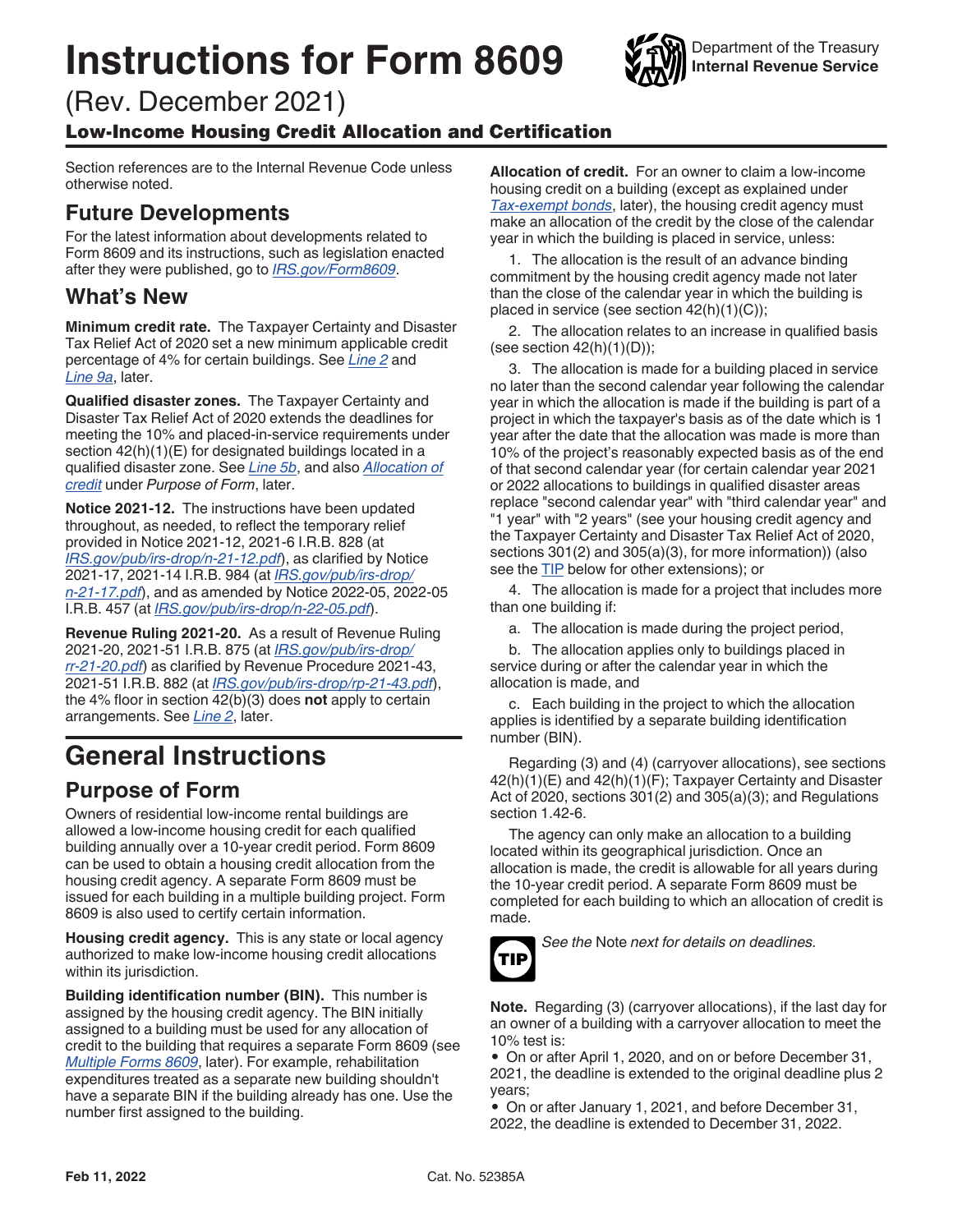<span id="page-1-0"></span>For buildings meeting the 10% test, if the original placed-in-service deadline for the building is:

• December 31, 2020, the last day for the owner to place the building in service is December 31, 2022;

• December 31, 2021, and the original deadline for the 10% test in section 42(h)(1)(E)(ii) was **before** April 1, 2020, the new placed-in-service deadline again is December 31, 2022;

• December 31, 2021, and the original deadline for the 10% test in section 42(h)(1)(E)(ii) was on or **after** April 1, 2020, and on or before December 31, 2020, then the new placed-in-service deadline is December 31, 2023;

• December 31, 2022 (and thus the original deadline for the 10% test was in 2021), then the new placed-in-service deadline is December 31, 2023.

See Notice 2021-12, section IV.A and C, as amended by Notice 2022-05, section IV.A and C.

**Multiple Forms 8609.** Allocations of credit in separate calendar years require separate Forms 8609. Also, when a building receives separate allocations for acquisition of an existing building and for rehabilitation expenditures, a separate Form 8609 must be completed for each credit allocation.

**Tax-exempt bonds.** No housing credit allocation is required for any portion of the eligible basis of a qualified low-income building that is financed with tax-exempt bonds taken into account for purposes of the volume cap under section 146 if principal payments on the financing are applied within a reasonable period to redeem obligations the proceeds of which were used to provide the financing, or the financing is refunded as described in section 146(i)(6). An allocation isn't needed when 50% or more of the aggregate basis of the building and the land on which the building is located (defined below) is financed with tax-exempt bonds described in the preceding sentence. However, the owner must still get a Form 8609 from the appropriate housing credit agency (with the applicable items completed, including an assigned BIN).

*Land on which the building is located.* This includes only land that is functionally related and subordinate to the qualified low-income building. (See Regulations sections 1.103-8(a)(3) and 1.103-8(b)(4)(iii) for the meaning of "functionally related and subordinate.")

#### **Filing Requirement**

**Housing credit agency.** Complete and sign Part I of Form 8609 and make copies of the form. Submit a copy with Form 8610, Annual Low-Income Housing Credit Agencies Report, and keep a copy for the records. The agency must send the original, signed Form 8609 (including instructions) to the building owner.

**Building owner.** You must make a one-time submission of Form 8609 to the Low-Income Housing Credit (LIHC) Unit at the IRS Philadelphia campus address below. After making a copy of the completed original Form 8609, file the original of the form with the unit no later than the due date (including extensions) of your first tax return with which you are filing Form 8609-A, Annual Statement for Low-Income Housing Credit.

*Where to file Form 8609.* Send the properly completed and signed form(s) to:

Department of the Treasury Internal Revenue Service Center Philadelphia, PA 19255-0549

**Note.** The housing credit agency may require you to submit a copy of Form 8609 with a completed Part II to the agency. You should contact the agency to obtain agency filing requirements.

Also, file Form 8609-A for each year of the 15-year compliance period. The credit is claimed on Form 8586, Low-Income Housing Credit. See the forms for filing instructions.

#### **Building Owner's Recordkeeping**

Keep the following items in your records for three years after the due date (including extensions) of the owner's tax return for the tax year that includes the end of the 15-year compliance period.

• A copy of the original Form 8609 received from the housing agency and all related Forms 8609-A (or predecessor Schedules A (Form 8609)), Forms 8586, and any Forms 8611, Recapture of Low-Income Housing Credit.

• If the maximum applicable credit percentage allowable on line 2 reflects an election under section 42(b)(1)(A)(ii), (or former section  $42(b)(2)(A)(ii)$ , for buildings placed in service before July 31, 2008), a copy of the election statement.

• If the binding agreement specifying the housing credit dollar amount is contained in a separate document, a copy of the binding agreement.

• If the housing credit dollar amount allocated on line 1b reflects an allocation made under section 42(h)(1)(E) or section  $42(h)(1)(F)$ , a copy of the allocation document.

## **Specific Instructions**

#### **Part I—Allocation of Credit**

#### **Completed by Housing Credit Agency Only**

**Addition to qualified basis.** Check this box if an allocation relates to an increase in qualified basis under section 42(f) (3). Enter only the housing credit dollar amount for the increase. Don't include any portion of the original qualified basis when determining this amount.

**Amended form.** Check this box if this form amends a previously issued form. Complete all entries and explain the reason for the amended form. For example, if there is a change in the amount of initial allocation before the close of the calendar year, file an amended Form 8609 instead of the original form.

**Item A.** Identify the building for which this Form 8609 is issued when there are multiple buildings with the same address (e.g., BLDG. 6 of 8).

**Line 1a.** Generally, where Form 8609 is the allocating document, the date of the allocation is the date the Form 8609 is completed, signed, and dated by an authorized official of the housing credit agency during the year the building is placed in service and mailed to the owner of the qualified low-income building.

However, if an allocation is made under section 42(h)(1)  $(E)$  or  $42(h)(1)(F)$ , the date of allocation is the date the authorized official of the housing credit agency completes, signs, and dates the section  $42(h)(1)(E)$  or  $42(h)(1)(F)$ document used to make the allocation. If no allocation is required (i.e., 50% or greater tax-exempt bond financed building), leave line 1a blank.

Line 1b. Enter the housing credit dollar amount allocated to the building for each year of the 10-year credit period. The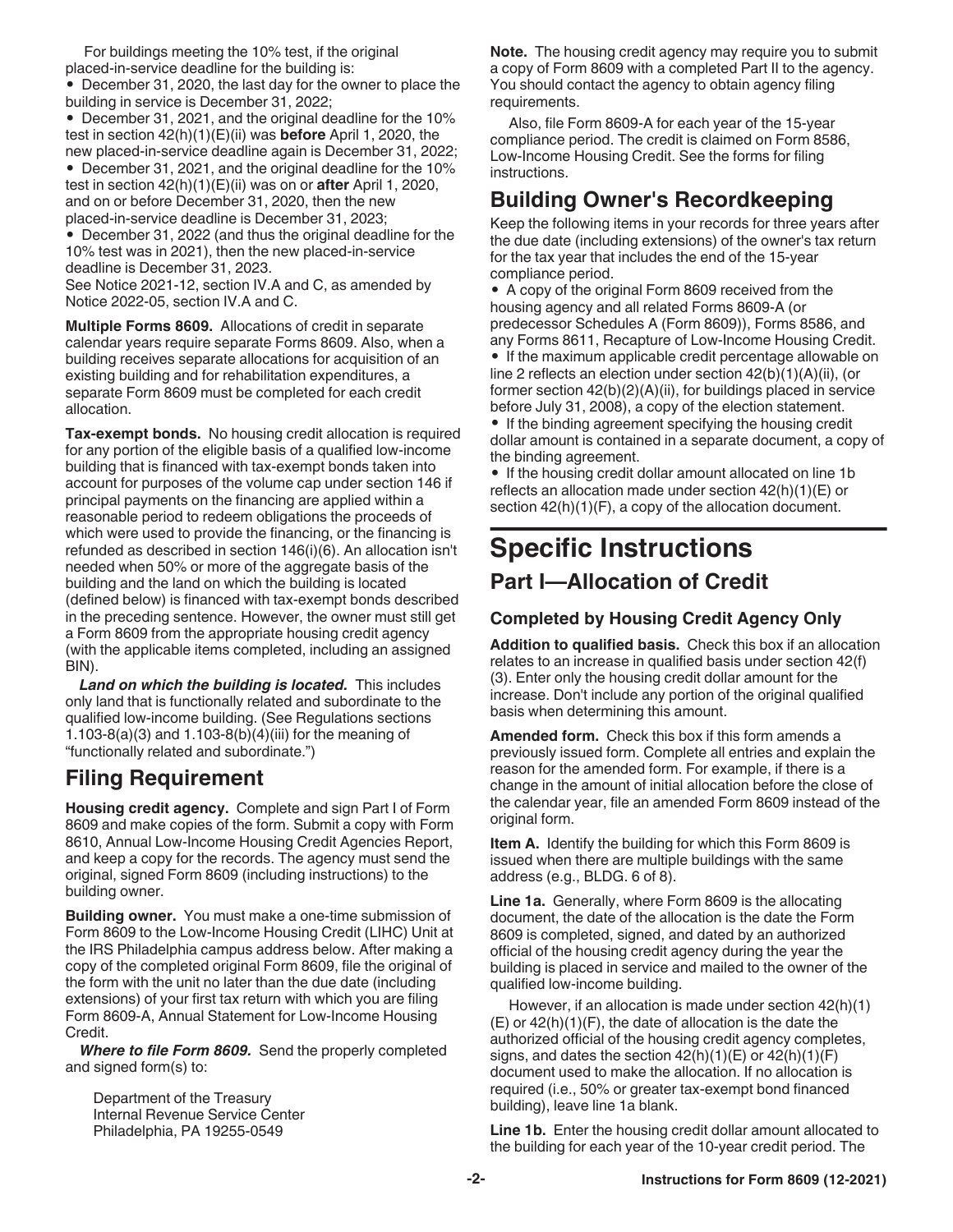<span id="page-2-0"></span>amount should equal the percentage on line 2 multiplied by the amount on line 3a. The housing credit agency is required to allocate only the amount necessary to assure project feasibility. To accomplish this, the agency can, to the extent permitted by the Code and regulations, lower the percentage on line 2 and the amount on line 3a. See *Line 2* next and *Line 3a*, later, for the limits that apply. For tax-exempt bond projects for which no allocation is required, enter the housing credit dollar amount allowable under section 42(h)(4).

**Line 2.** The maximum applicable credit percentage allowable is determined in part by the date the building was placed in service. Follow the instructions pertaining to the date the building was placed in service.

Enter the maximum applicable credit percentage allowable to the building for the month the building was placed in service or, if applicable, for the month determined under section  $42(b)(1)(A)(ii)$ . This percentage may be less than the applicable percentage published by the IRS monthly in the Internal Revenue Bulletin.



*A minimum applicable credit percentage of:*

*• 4% is in effect for new federally subsidized buildings, and for existing buildings, placed into service after December 31, 2020. For the minimum 4% rate to apply, a building must also receive an allocation of housing credit dollar amount after December 31, 2020, or have a portion of the building financed with an obligation described in section 42(h)(4)(A) that is issued after December 31, 2020. If these circumstances apply, don't enter less than 4% on line 2. See section 42(b)(3) and the Taxpayer Certainty and Disaster Tax Relief Act of 2020, section 201. But see the* Note *next. • 9% is in effect for new non-federally subsidized buildings placed in service after July 30, 2008. The 9% minimum applies to new non-federally subsidized buildings even if the taxpayer made an irrevocable election under former section 42(b)(1)(A)(ii). If this circumstance applies, don't enter less than 9% on line 2. See section 42(b)(2).*

**Note.** As a result of Revenue Ruling 2021-20, 2021-51 I.R.B. 875 (at *[IRS.gov/pub/irs-drop/rr-21-20.pdf](https://www.irs.gov/pub/irs-drop/rr-21-20.pdf)*) as clarified by Revenue Procedure 2021-43, 2021-51 I.R.B. 882 (at *[IRS.gov/pub/irs-drop/rp-21-43.pdf\)](https://www.irs.gov/pub/irs-drop/rp-21-43.pdf),* the 4% floor in section 42(b)(3) does **not** apply to:

*•* A building that is financed in part with a draw-down exempt facility bond issued in 2020 and on which one or more draws are taken after December 31, 2020;

*•* A building that is financed in part with proceeds of an exempt facility bond issued in 2020 and in part with proceeds of a different exempt facility bond issued in a minimal amount after December 31, 2020; or

*•* A building that receives an allocation of housing credit dollar amount in 2020 and a minimal additional allocation after December 31, 2020.

*When requirements of Regulations section 1.42-8 must be met.* If an election was made under section 42(b)  $(1)(A)(ii)$  to use the applicable percentage for a month other than the month in which a building is placed in service, the requirements of Regulations section 1.42-8 must be met. The agency must keep a copy of the binding agreement. The applicable percentage is published monthly in the Internal Revenue Bulletin. For new buildings that aren't federally subsidized under section 42(i)(2)(A) and are placed in service after July 30, 2008, use the applicable percentage for

the 70% present value credit, but don't enter less than 9%, unless the housing credit agency determines that a lesser amount is necessary to assure project feasibility. For new buildings that are federally subsidized, or existing buildings, use the applicable percentage for the 30% present value credit, but don't enter less than 4% if they meet the criteria in *Line 2* above for the 4% percentage. See *[Line 6](#page-3-0)*, later, for the definition of "federally subsidized," and the time period for which the definition applies. A taxpayer may elect under section 42(i)(2)(B) to reduce eligible basis by the proceeds of any tax-exempt obligation in order to obtain the higher credit percentage.

*Additions to qualified basis.* For allocations to buildings for additions to qualified basis under section 42(f)(3), don't reduce the applicable percentage even though the building owner may only claim a credit based on two-thirds of the credit percentage allocated to the building.

**Line 3a.** Enter the maximum qualified basis of the building. In computing qualified basis, the housing credit agency should use only the amount of eligible basis necessary to result in a qualified basis which, when multiplied by the percentage on line 2, equals the credit amount on line 1b. However, the housing credit agency isn't required to reduce maximum qualified basis and can lower the maximum applicable percentage on line 2. To compute qualified basis, multiply the eligible basis of the qualified low-income building by the smaller of:

• The fractional number of low-income units to all residential rental units in the building (the "unit fraction") or

• The fractional amount of floor space of the low-income units to the floor space of all residential rental units in the building (the "floor space fraction").

*If the close of the first year of the credit period with respect to a building is on or after April 1, 2020, and on or before December 31, 2022, then, for purposes of section 42(f)(3)(A)(ii), the qualified basis for the building for the first year of the credit period is calculated by taking into account any increase in the number of low-income units by the close of the 6-month period following the close of that first year. See Notice 2021-12, section IV.E, as clarified by Notice 2021-17, and amended by Notice 2022-05, section IV.E.* **TIP**

Generally, the term "low-income unit" means any unit in a building if the unit is rent-restricted and the individuals occupying the unit meet the income limitation applicable to the project of which the building is a part. See section 42(i)(3) (A). Generally, a unit isn't treated as a low-income unit unless it's suitable for occupancy and used other than on a transient basis. Section 42(i)(3)(B) provides for certain exceptions (e.g., units that provide for transitional housing for the homeless may qualify as low-income units). See sections 42(i)(3) and 42(c)(1)(E) for more information. If individuals are medical personnel or other essential workers (as defined by state or local governments) who provided services during the COVID-19 pandemic, then, for purposes of emergency housing provided from April 1, 2020, to December 31, 2022, owners of low-income housing projects may treat these individuals as if they were "displaced individuals." That is, owners could have provided emergency housing for these individuals during this period pursuant to the provisions of Revenue Procedure 2014-49, 2014-37 I.R.B 535 (at *[IRS.gov/pub/irs-drop/rp-14-49.pdf](https://www.irs.gov/pub/irs-drop/rp-14-49.pdf)*), and Revenue Procedure 2014-50, 2014-37 I.R.B. 540 (at *[IRS.gov/pub/irs-drop/](https://www.irs.gov/pub/irs-drop/rp-14-50.pdf) [rp-14-50.pdf](https://www.irs.gov/pub/irs-drop/rp-14-50.pdf)*), as applicable. See Notice 2021-12, section V.E, as amended by Notice 2022-05, section V.E.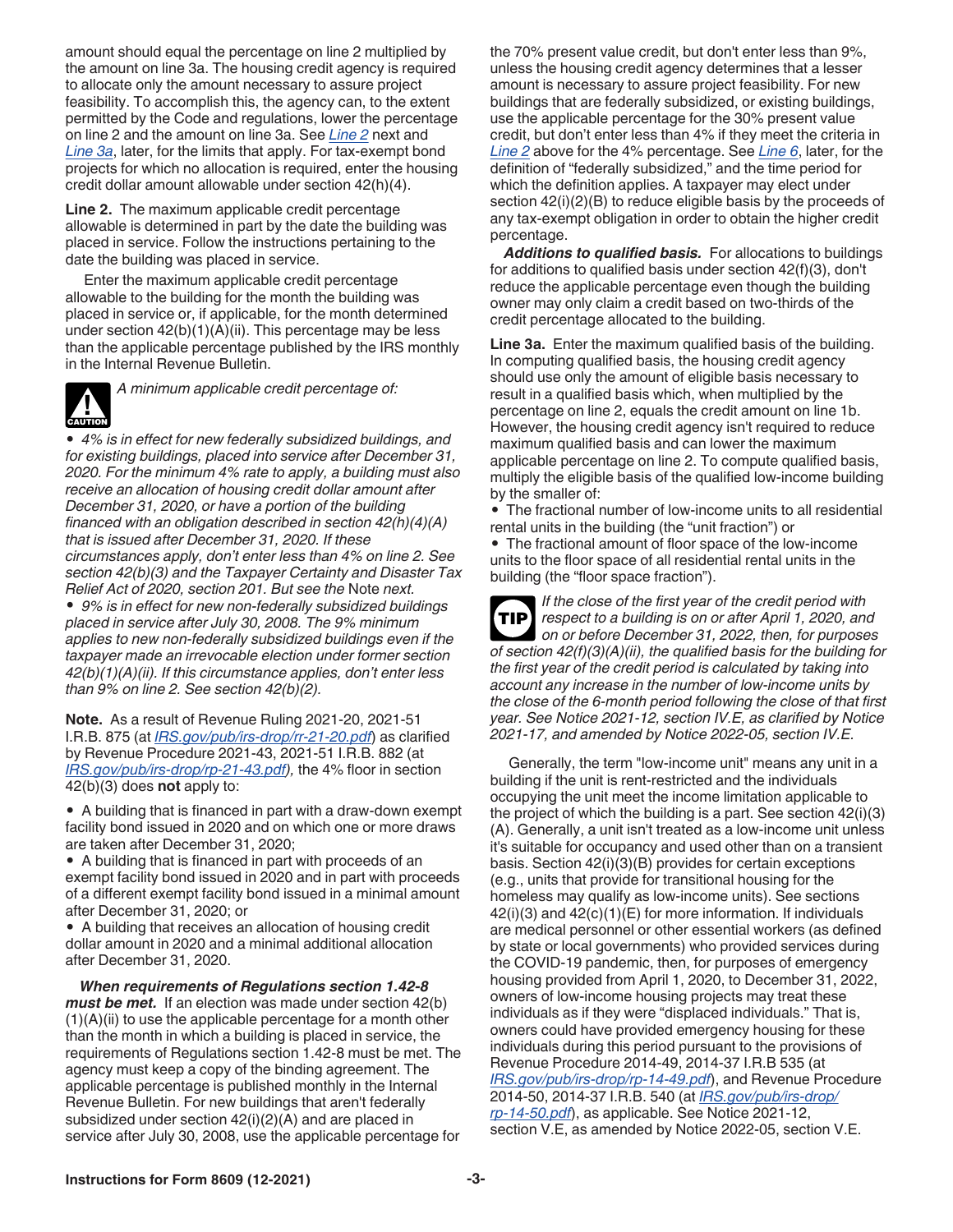<span id="page-3-0"></span>Except as explained in *Line 3b* next, the eligible basis for a new building is its adjusted basis as of the close of the first tax year of the credit period. For certain existing buildings, the eligible basis is its acquisition cost plus capital improvements through the close of the first tax year of the credit period. See *Line 3b* next and section 42(d) for other exceptions and details.

**Line 3b. Special rule to increase basis for buildings in certain high-cost areas.** If the building is located in a high-cost area (i.e., "qualified census tract" or "difficult" development area"), the eligible basis may be increased as follows.

• For new buildings, the eligible basis may be up to 130% of such basis determined without this provision.

• For existing buildings, the rehabilitation expenditures under section 42(e) may be up to 130% of the expenditures determined without regard to this provision.

Enter the percentage to which eligible basis was increased. For example, if the eligible basis was increased to 120%, enter "120."

Section 42(d)(5)(B)(v) permits a similar increase in basis for any non-federally subsidized building designated by the state agency to need the basis increase to be financially feasible as part of a qualified low-income housing project.

**TIP**

*See section 42(d)(5)(B) for the definitions of qualified census tract and difficult development area, and for other details.*

**Note.** Before it is increased, the eligible basis must be reduced by any federal subsidy which the taxpayer elects to exclude from eligible basis. For buildings placed in service after July 30, 2008, the eligible basis can't include any costs financed with federal grant proceeds.

**Line 4.** Enter the percentage of the aggregate basis of the building and land on which the building is located that is financed by certain tax-exempt bonds. If this amount is zero, enter -0-. Don't leave this line blank.

**Line 5a.** The placed-in-service date for a residential rental building is the date the first unit in the building is ready and available for occupancy under state or local law. Rehabilitation expenditures treated as a separate new building under section 42(e) are placed in service at the close of any 24-month period over which the expenditures are aggregated, whether or not the building is occupied during the rehabilitation period.

However, for purposes of section  $42(e)(3)(A)(ii)$ , if the last day of the 24-month period for a building is:

• On or after April 1, 2020, and before December 31, 2021, the last day to incur the minimum rehabilitation expenditures for the building is postponed to the original deadline plus 18 months;

• On or after January 1, 2022, and on or before June 30, 2022, then that deadline is extended to June 30, 2023;

• On or after July 1, 2022, and on or before December 31, 2022, then that deadline is extended to the original date plus 12 months;

• On or after January 1, 2023, and on or before December 30, 2023, then that original deadline is extended to December 31, 2023.

See Notice 2021-12, section IV.B, as amended by Notice 2022-05, section IV.B.

**Note.** The placed-in-service date for an existing building is determined separately from the placed-in-service date of rehabilitation expenditures treated as a separate new building.

**Line 5b.** Check this box if the date of allocation on line 1a is in calendar year 2021 or 2022, the building is located in a qualified disaster zone, and the allocation is discussed in the parenthetical in (3) under *[Allocation of credit](#page-0-0)* in *Purpose of Form*, earlier.

**Note.** If you have checked the box on line 5b of your Form 8609, include, on line 7a of Form 8610, the credit amount allocated by your Form 8609.

**Line 6.** Not more than 90% of the state housing credit ceiling for any calendar year can be allocated to projects other than projects involving qualified nonprofit organizations. A project involves a qualified nonprofit organization if that qualified nonprofit organization owns an interest in the project (directly or through a partnership) and materially participates (within the meaning of section 469(h)) in the development and operation of the project throughout the compliance period. See section 42(h)(5) for more details.

Generally, no credit is allowable for acquisition of an existing building unless substantial rehabilitation is done. See sections 42(d)(2)(B)(iv) and 42(f)(5) that were in effect on the date the allocation was made. Don't issue Form 8609 for acquisition of an existing building unless substantial rehabilitation under section 42(e) is placed in service.

*Lines 6a and 6d.* A building is treated as federally subsidized if at any time during the tax year or prior tax year there is outstanding any tax-exempt bond financing, the proceeds of which are used (directly or indirectly) for the building or its operation. If a building is federally subsidized, then box 6a or 6d must be checked regardless of whether the taxpayer has informed the housing credit agency that the taxpayer intends to make the election under section 42(i)(2) (B) to reduce the eligible basis by the proceeds of any tax-exempt obligation.

#### **Part II—First-Year Certification**

#### **Completed by Building Owner With Respect to the First Year of the Credit Period**

*By completing Part II, you are certifying the date the building is placed in service corresponds to the date on line 5a. If the Form 8609 issued to you contains the wrong date or no date, obtain a new or amended Form 8609 from the housing credit agency.* **CAUTION !**

**Line 7.** Enter the eligible basis (in dollars) of the building. Eligible basis doesn't include the cost of land. Determine eligible basis at the close of the first year of the credit period (see sections  $42(f)(1)$ ,  $42(f)(5)$ , and  $42(g)(3)(B)(iii)$  for determining the start of the credit period).

For new buildings, the eligible basis is generally the cost of construction or rehabilitation expenditures incurred under section 42(e).

For existing buildings, the eligible basis is the cost of acquisition plus rehabilitation expenditures not treated as a separate new building under section 42(e) incurred by the close of the first year of the credit period.

If the housing credit agency has entered an increased percentage in Part I, line 3b, multiply the eligible basis by the increased percentage and enter the result.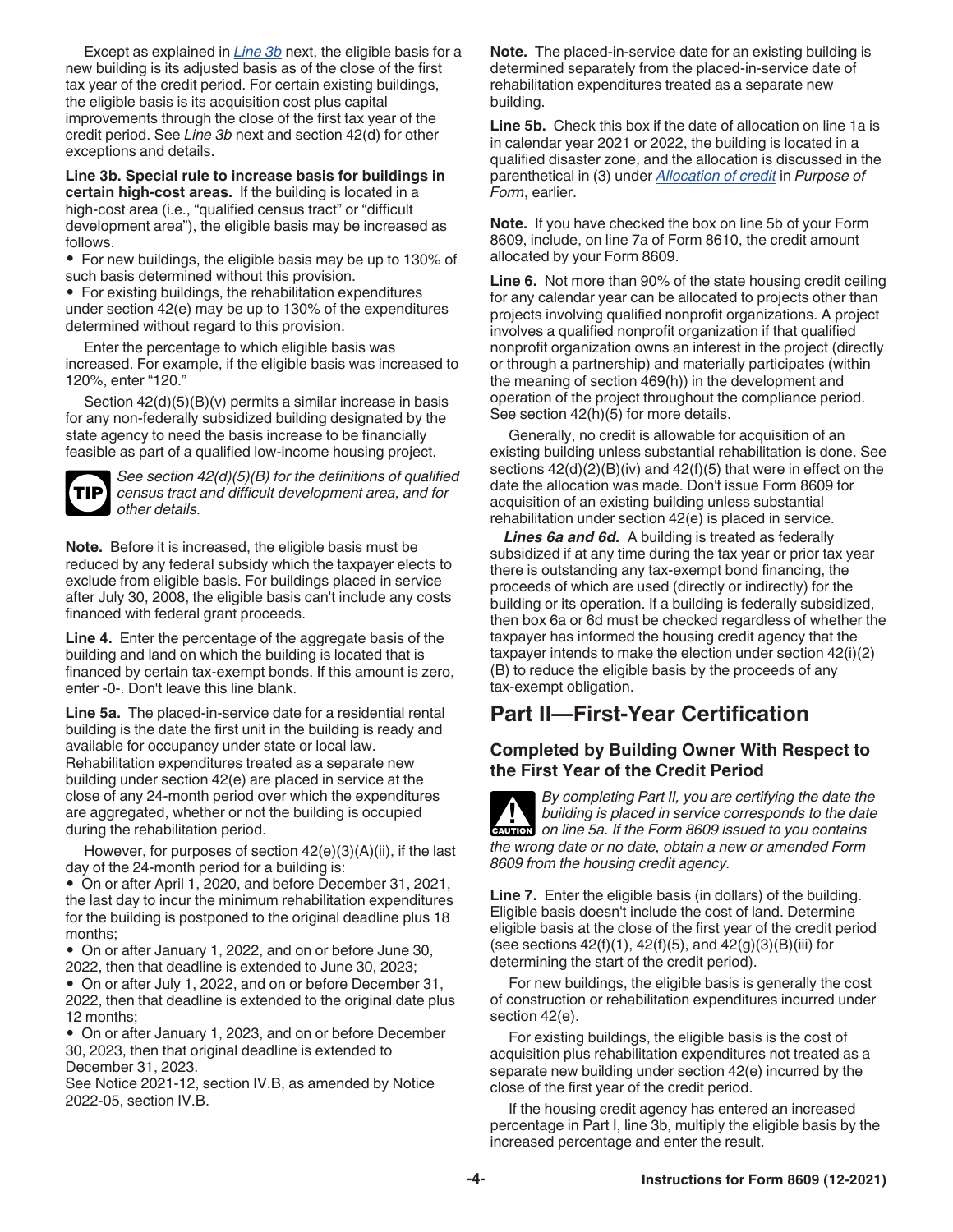<span id="page-4-0"></span>Residential rental property may qualify for the credit even though part of the building in which the residential rental units are located is used for commercial use. Don't include the cost of the nonresident rental property. However, you may generally include the basis of common areas or tenant facilities, such as swimming pools or parking areas, provided there is no separate fee for the use of these facilities and they are made available on a comparable basis to all tenants in the project. If an amenity or common area in a low-income building or project was temporarily unavailable or closed during some or all of the period from April 1, 2020, to December 31, 2022, and the unavailability or closure was in response to the COVID-19 pandemic and not because of other noncompliance for section 42 purposes, then this temporary unavailability or closure does not result in a reduction of the eligible basis of the building. See Notice 2021-12, section V.C, as amended by Notice 2022-05, section V.C.

*During the above period for common areas, an Agency may deny any application of the above Agency may deny any application of the above***<br>** *waiver or, based on public health criteria, may limit the waiver to partial closure, or to limited or conditional access of an amenity or common area. See Notice 2021-12, section V.C, as amended by Notice 2022-5, section V.C.*

The eligible basis shall not include any costs paid by the proceeds of a federal grant. Also, reduce the eligible basis by the entire basis allocable to non-low-income units that are above average quality standard of the low-income units in the building. You may, however, include a portion of the basis of these non-low-income units if the cost of any of these units doesn't exceed by more than 15% the average cost of all low-income units in the building and you elect to exclude this excess cost from the eligible basis by checking the "Yes" box on line 9b. See section 42(d)(3).

You may elect to reduce the eligible basis by the proceeds of any tax-exempt obligation to obtain a higher credit percentage. To make this election, check the "Yes" box in Part II, line 9a. Reduce the eligible basis by the obligation proceeds before entering the amount on line 7. You must reduce the eligible basis by such obligation proceeds before multiplying the eligible basis by the increased percentage in Part I, line 3b.

**Line 8a.** Multiply the eligible basis of the building shown on line 7 by the smaller of the unit fraction or the floor space fraction as of the close of the first year of the credit period and enter the result on line 8a. Low-income units are units occupied by qualifying tenants, while residential rental units are all units, whether or not occupied. See *[Line 3a](#page-2-0)*, earlier.

**Line 8b.** Each building is considered a separate project under section 42(g)(3)(D) unless, before the close of the first calendar year in the project period (defined in section 42(h) (1)(F)(ii)), each building that is (or will be) part of a multiple building project is identified by attaching the statement described below.

The statement must be attached to this Form 8609 and include:

• The name and address of the project and each building in the project,

- The BIN of each building in the project,
- The aggregate credit dollar amount for the project, and
- The credit allocated to each building in the project.

*Notwithstanding a checked "Yes" box on line 8b, failure to attach a statement providing the above required information will result in each building being considered a separate project under section 42(g)(3)(D). The minimum set-aside requirement (see* Line 10c*, later) is a project-based test.* **CAUTION !**

Two or more qualified low-income buildings may be included in a multiple building project only if they:

• Are located on the same tract of land (including contiguous parcels), unless all of the dwelling units in all of the buildings being aggregated in the multiple building project are rent restricted units (see section 42(g)(7));

- Are owned by the same person for federal tax purposes;
- Are financed under a common plan of financing; and
- Have similarly constructed housing units.

A qualified low-income building includes residential rental property that is an apartment building, a single-family dwelling, a town house, a row house, a duplex, or a condominium.

**Line 9a.** Follow the instructions that apply for the date the building was placed in service.

You may elect to reduce the eligible basis by the proceeds of any tax-exempt obligation and claim the 70% present value credit on the remaining eligible basis. However, if you make this election, you may not claim the 30% present value credit on the portion of the basis that was financed with the tax-exempt obligation.



*The 9% and 4% minimum applicable credit percentages described in [Line 2,](#page-2-0) earlier, still apply.*

**Line 9b.** See *[Line 7](#page-3-0)*, earlier.

**Line 10a.** You may elect to begin the credit period in the tax year after the building is placed in service. Once made, the election is irrevocable.

**Note.** Section 42(g)(3)(B)(iii) provides special rules for determining the start of the credit period for certain multiple building projects.

**Line 10b.** Partnerships with 35 or more partners are treated as the taxpayer for purposes of recapture unless an election is made not to treat the partnership as the taxpayer. Check the "Yes" box if you don't want the partnership to be treated as the taxpayer for purposes of recapture. Once made, the election is irrevocable.

**Line 10c.** You must meet the minimum set-aside requirements under section 42(g)(1) for the project by electing one of the following tests. Once made, the election is irrevocable.

• **20-50 Test.** Twenty percent (20%) or more of the residential units in the project must be both rent restricted and occupied by individuals whose income is 50% or less of the area median gross income.

• **40-60 Test.** Forty percent (40%) or more of the residential units in the project must be both rent restricted and occupied by individuals whose income is 60% or less of the area median gross income.

• **Average Income Test.** Forty percent (40%) or more (25% or more in the case of a project described in section 142(d) (6)) of the residential units in the project must be both rent restricted and occupied by individuals whose income does not exceed the imputed income limitation designated by the taxpayer with respect to the respective unit. The average of